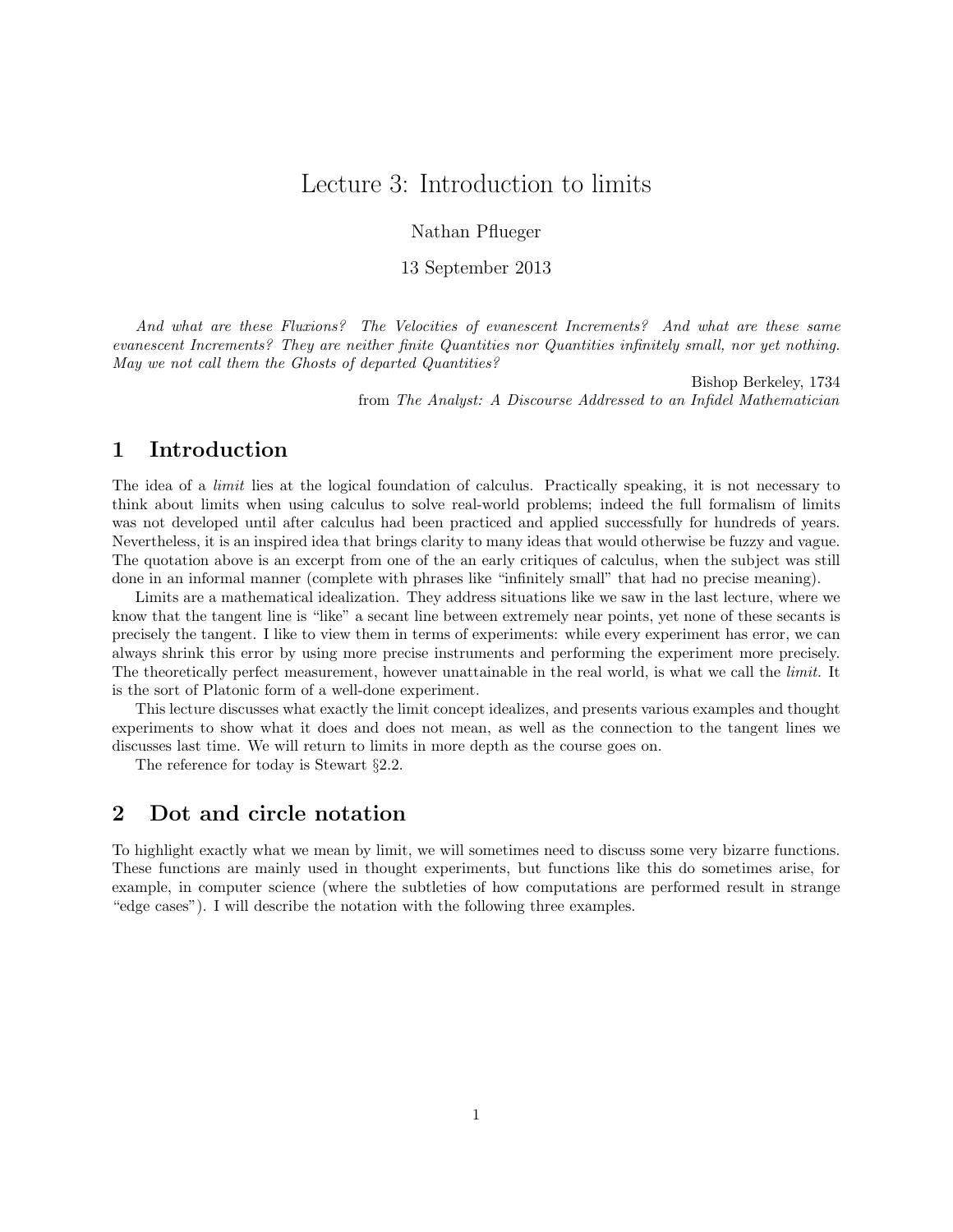

So empty circles  $\circ$  mean that the graph is "punctured" at the indicated point (and *only* at the indicated point) while filled circles • show where a value of the function has been "inserted" in place, despite its surroundings.

For a very simple example of where these sorts of graphs might be used, consider the function  $f(x) = \frac{x^2 - x}{x-1}$ . Then  $f(1)$  should be  $\frac{0}{0}$ , which is undefined, yet for all other values of x, this is equal to  $\frac{x(x-1)}{x-1} = x$ . So the graph looks like the first example above.

It is a bit confusing at first to think that  $f(x) = x$  and  $f(x) = \frac{x^2 - x}{x - 1}$  could have different graphs; after all the first function is just a "simplification" of the first. Of course this is true; the point is that simplifying a function does not give exactly the same function; it "fills in" some of the holes in the graph be eliminating the cases that look like 0/0. This is one reason why you should be careful to simplify expressions before programming them into a computer: a computer will have an error if it attempts to divide 0 by 0. You can think of the empty circles ◦ as indicating inputs that would cause a computer to crash (unless the gap is "filled in" by a black dot elsewhere).

### 3 Limits as ideal measurements

As I said in the introduction, you can think of values of a function as outcomes of an experiment. Any real world experiment has some error. In the case of filling bottles: you can never measure exactly  $1mL$  of water into a bottle; the best you can do is measure an amount that is equal to  $1mL$  up to the accuracy of your measuring instrument.

Every time we discuss a limit in mathematics, you can think of this as meaning: we are measuring the value of a function at a point, but we are assuming that we can't actually put the exact input into the function that we care about. So we expect some error in the output. The *limit* is the idealization of our measurement.

To illustrate this idea, imagine that at the end of this experiment, we will measure the result using a measuring stick. The measuring stick has tick marks that are very close together (say a thousandth of an inch apart). So we can measure the result to within a thousandth of an inch. As long as we perform the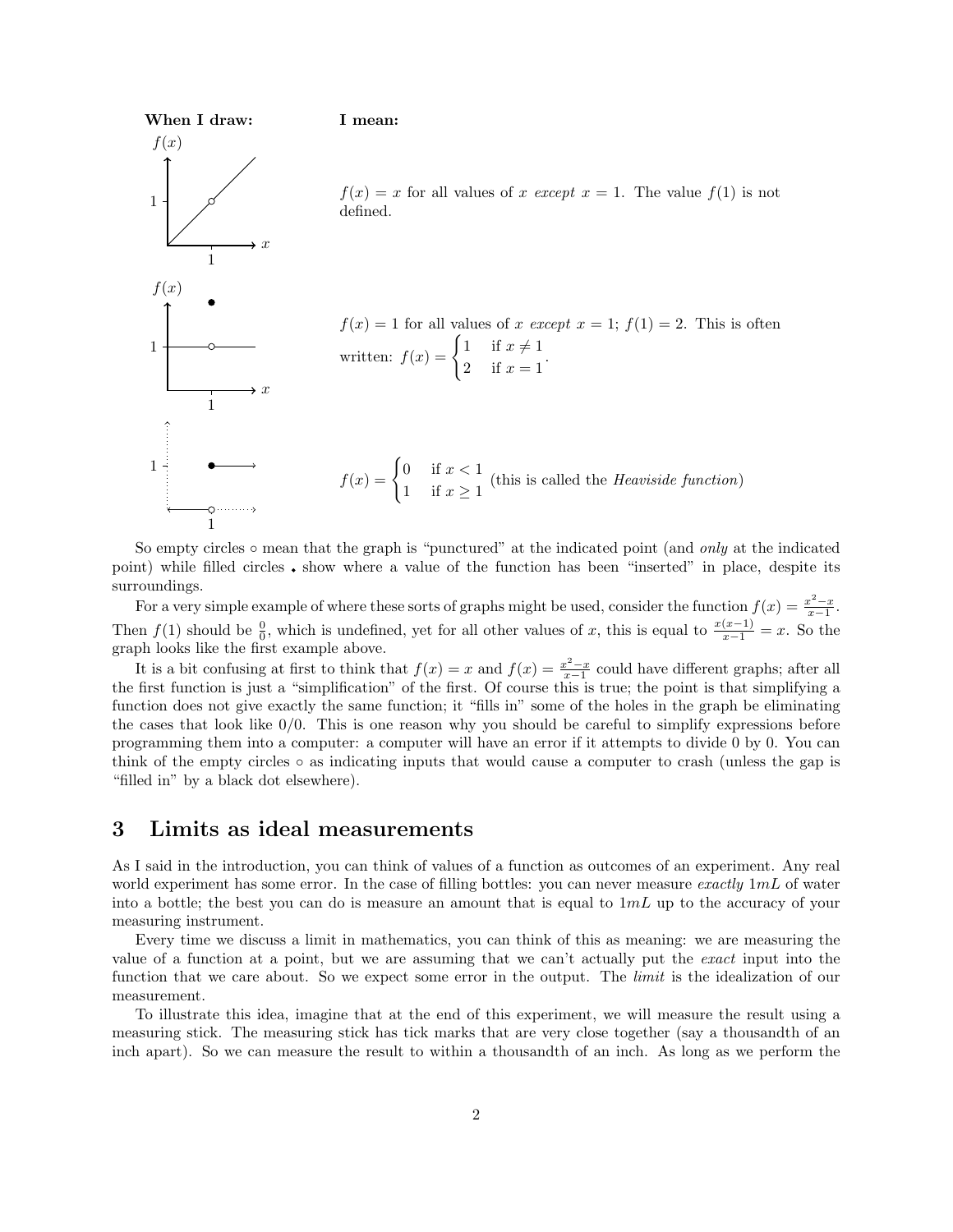experiment carefully enough (i.e. put a value into the function that is very close to the value we care about), we'll always measure the same result on the yardstick. This value is the limit, at least to accuracy of a thousandth of an inch. However, we could then go and get a new measuring stick, capable of measuring the result to within a millionth of an inch. We might notice that now our measurements are not always the same, because we are measuring more accurately. But we can respond by performing the experiment more carefully, putting much more precise inputs into the function, until we always measure the same result, to a millionth of an inch.

The process described above could go on forever. The limit is the exact, ideal value that we appear to be measuring, first to a thousandth of an inch, then to a millionth of an inch, and so on. We never measure it exactly, which is why it is an idealization.

For example, suppose we are measuring the slope of a tangent line. We measure it by drawing a secant line between two very close points. If we make sure the points are close enough, and measure to some given accuracy, we'll always measure the same slope; it is exactly like we're measuring the slope of the tangent line. The more accurate we want the slope, the closer we must be sure to move the points. But we can never move the points all the way together without dividing 0 by 0. In this case, drawing a secant line is an imperfect experiment, and the slope of the tangent line is the idealized value of this experiment.

We will use the following notation and terminology for limits. The number 1 can be replaced with any other number.

- $\lim_{x\to 1} f(x)$  means the ideal measurement of  $f(x)$ , when we put in values of x close (but not equal) to 1.
- $\lim_{x\to 1^+} f(x)$  means the ideal measurement of  $f(x)$ , when we put in values of x larger than (but not equal to) 1. This is also called the limit limit from the right.
- $\lim_{x\to 1^-} f(x)$  means the ideal measurement of  $f(x)$ , when we put in values of x smaller than (but not equal to) 1. This is also called the limit from the left.

The first type of limit (the usual sort we will consider) is sometimes called a *two-sided limit*, while the second two are called *one-sided limits*.

Example 3.1. Consider the third example function from the previous section.



Then for this function:

- $f(1) = 1$ , by definition.
- $\lim_{x\to 1^-} f(x) = 0$ , because  $f(x) = 0$  for all values of x less than 1, no matter how close. Note that the fact that  $f(1) = 1$  is irrelevant to the limit.
- $\lim_{x\to 1^+} f(x) = 1$ , because  $f(x) = 1$  for all values of x greater than 1. Here again, this is unrelated to the fact that this is also the actual value  $f(1)$ .
- $\lim_{x\to 1} f(x)$  does not exist because the two one-sided limits are not equal.

In general, the two-sided limit only exists if both one-sided limits exist, and are equal to each other.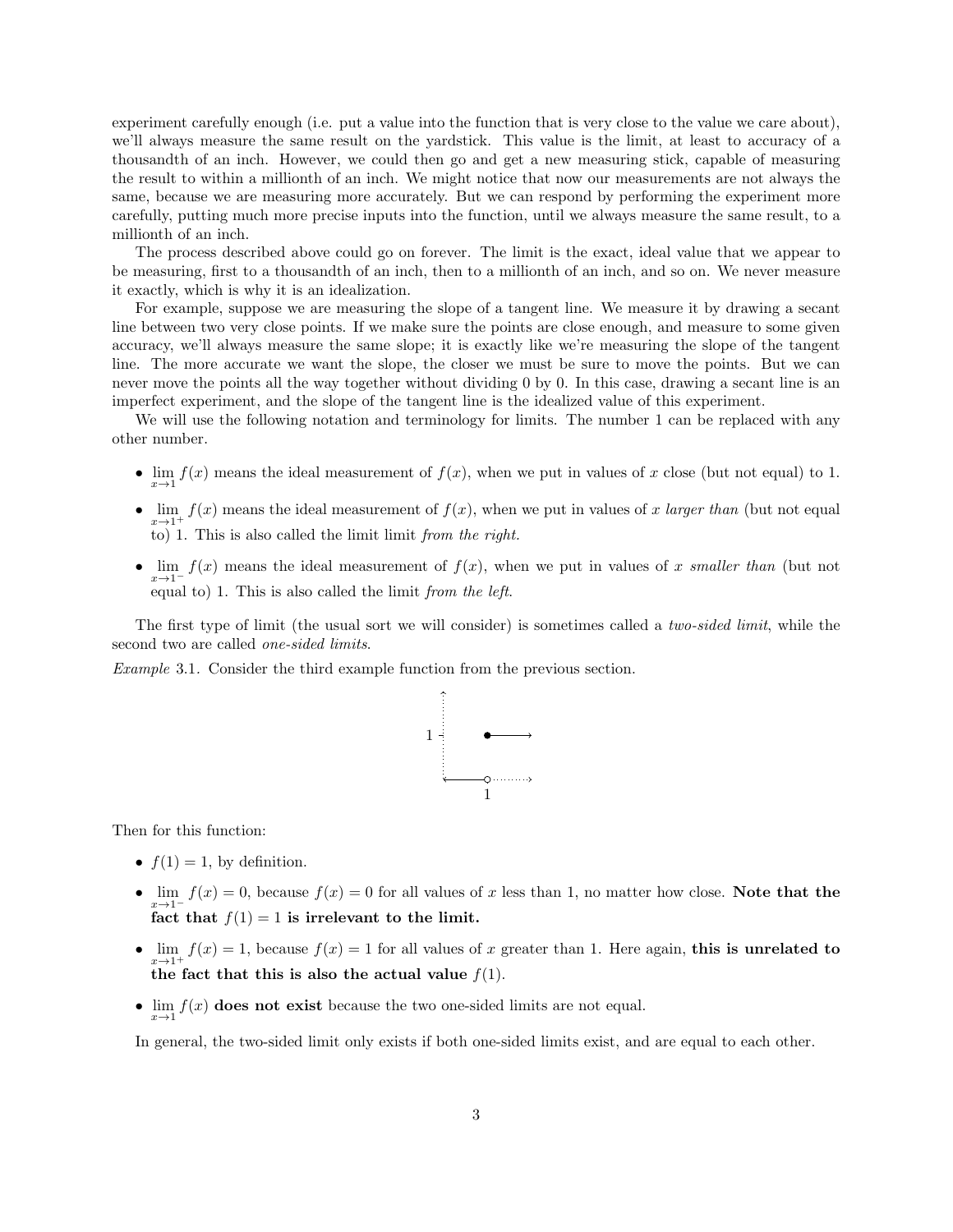Example 3.2. Phases of water. One unusual property of water is the fact that it expands when it freezes. The result of this is that the same substance  $(H_2O)$  drops somewhat in density when its temperature drops below 0°C. Liquid  $H_2O$  has density  $1.00g/mL^1$ . Solid  $H_2O$  (ice) has density  $0.92g/mL$  at temperatures near  $0°C$ . Let  $d(t)$  be the following function: it is the density of  $H_2O$ , in  $g/mL$ , when its temperature is t degrees Celcius (at standard pressure). This is an example of a function with two different two-sided limits. In fact:

- $\lim_{x\to 0^-} d(t) = 0.92$ . Any experiment conducted on  $H_2O$  at temperature below (but close to) 0 will return density essentially 0.92.
- $\lim_{\varepsilon \to 0} d(t) = 1.00$  Any experiment conducted on  $H_2O$  at temperature above (but close to 0 will return  $x\rightarrow 0^+$   $\longrightarrow$  density essentially 1.00.
- $\lim_{x\to 0} d(t)$  does not exist, because if you attempt to conduct an experiment on  $H_2O$  at 0°C, it might be solid, liquid, or some of both; the measured density in such experiments will always vary between 0.92 and 1.00, no matter how accurately you conduct the experiment.

In fact, this function is an example of a real-world function that is **not defined at an isolated point.** This is because  $d(0)$  has no well-defined value. The reason is that if  $H_2O$  has temperature  $0°C$ , it could be either solid or liquid, and these two have different densities. So there is no reasonably value  $d(0)$ . So the graph of  $d(t)$  looks something like the following (in fact, both "ends" should be slightly curves, but I have not tracked down the actual experimental data on this topic).



*Example* 3.3. **Absolute zero** Suppose that  $f(t)$  is some function of temperature, where t is the temperature in Kelvin. Then the value  $f(0)$  is not accessible by experiment, since it is impossible to actually reach absolute 0. Similarly,  $f(x)$  is not accessible for any negative value of x. We can, however, attempt to measure  $\lim_{x\to 0^+} f(t)$ . To do this, we measure  $f(t)$  for very small temperatures t, brought down as close as possible to  $t = 0$ . By doing this, and bringing the experiment apparatus better and better, we could approximate this limit to more and more decimal places. So for physical quantities depending on temperature (in Kelvin), the limit from the right makes sense, but neither the value at 0, not the limit from the left, can be accessed by physical experiment.

## 4 Examples

In this section, we discuss some examples of limits, for functions given explicitly by formulas, or from dot and circle pictures.

<sup>&</sup>lt;sup>1</sup>The density of liquid water varies slightly with temperature, but below  $30°C$  or so, its density is 1.00 when rounded to the nearest hundredth.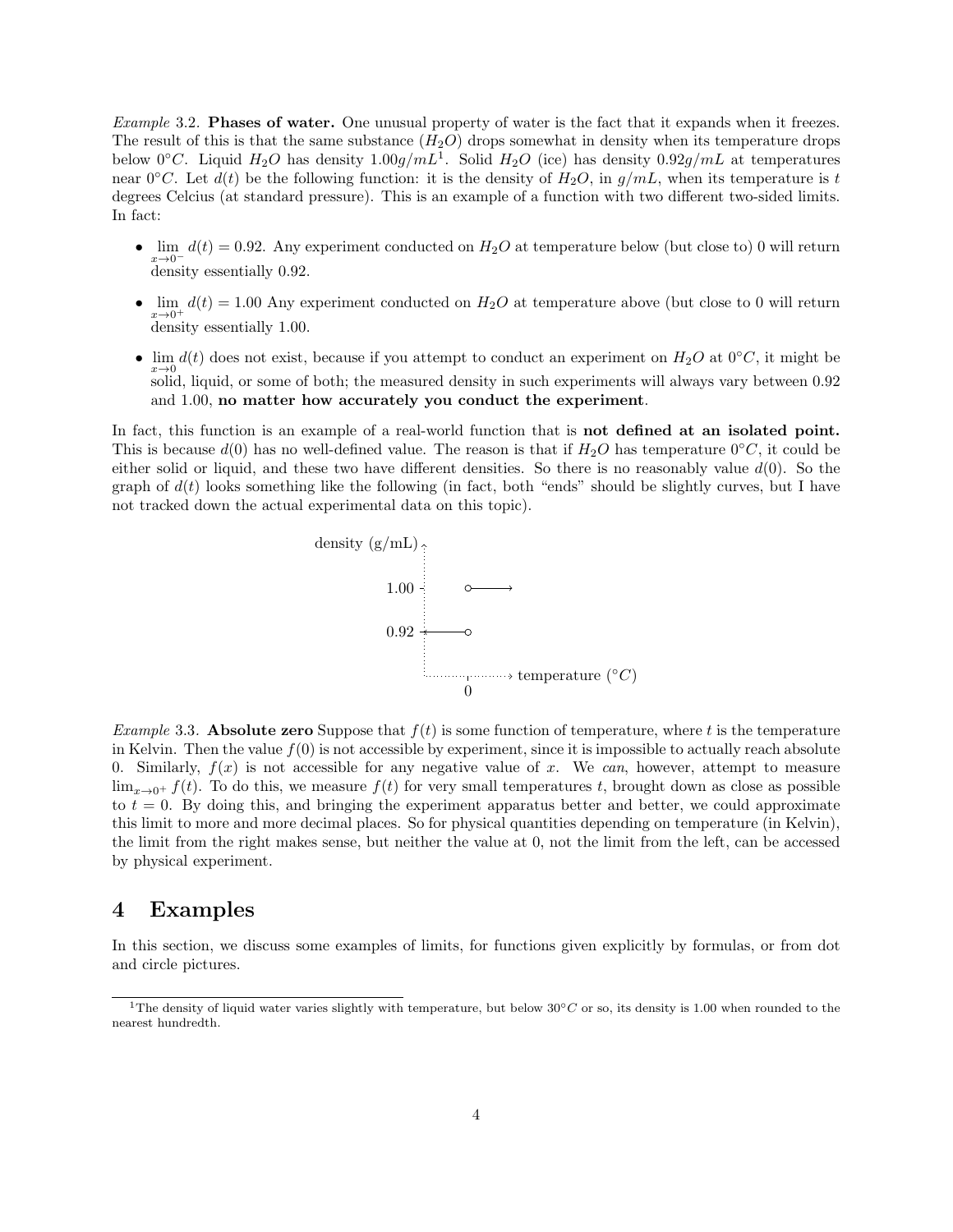Example 4.1. (from the last lecture) What is the slope of the tangent line to the graph of  $y = -x^2 + 12x - 11$ at  $(1, 0)$ ?

Answer. The tangent line is like an ideal secant line. As we saw in the previous lecture, the slope of the secant line from  $(1,0)$  to  $(x,y)$  (where  $y = -x^2 + 12x - 11$ ) is given by the function  $s(x) = \frac{-x^2 + 12x - 11}{x-1}$ . This expression simplifies to  $11 - x$ , so in fact  $s(x) = 11 - x$  for all  $x \neq 1$ . But  $s(x)$  is not defined at  $x = 1$  since you cannot draw a secant from a point to itself.



Just as the secant lines approach the tangent line, the slope  $s(x)$  approaches the slope of the tangent line as x approaches 1. So the slope of the tangent line is  $\lim_{x\to 1} s(x)$ . This limit is equal to 10, because all experiments near  $x = 1$  (but not exactly 1) give slope  $11 - x$ , which goes to 10 as x goes to 1.

The next example consists of some thought experiments about a couple rather contrived and exotic functions. You should mainly view it at as a way to probe for intuition about what strange things are possible for rather unusual functions.

*Example* 4.2. Consider the following two functions,  $f(x)$  and  $g(x)$ .



(a) For which values of c between 1 and 3 does  $\lim_{x\to c} f(x)$  note exist? What about  $\lim_{x\to c} g(x)$ ?

- (b) For which values of c between 1 and 3 does  $\lim_{x \to c} (f(x) + g(x))$  exist?
- (c) Draw the graph of the product  $f(x)g(x)$ .

Solution.

(a) At  $x = 1$ , the limit of  $f(x)$  from the left is 1, but the limit from the right is 0. So the limit  $\lim_{x\to 1} f(x)$ does not exist. Similarly,  $\lim_{x\to 2^-} f(x) = 0$  and  $\lim_{x\to 2^+} f(x) = 1$ , so  $\lim_{x\to 2} f(x)$  does not exist since these are different. At all other points, the two one-sided limits exist and coincide. Similarly, for  $g(x)$ , the picture shows that: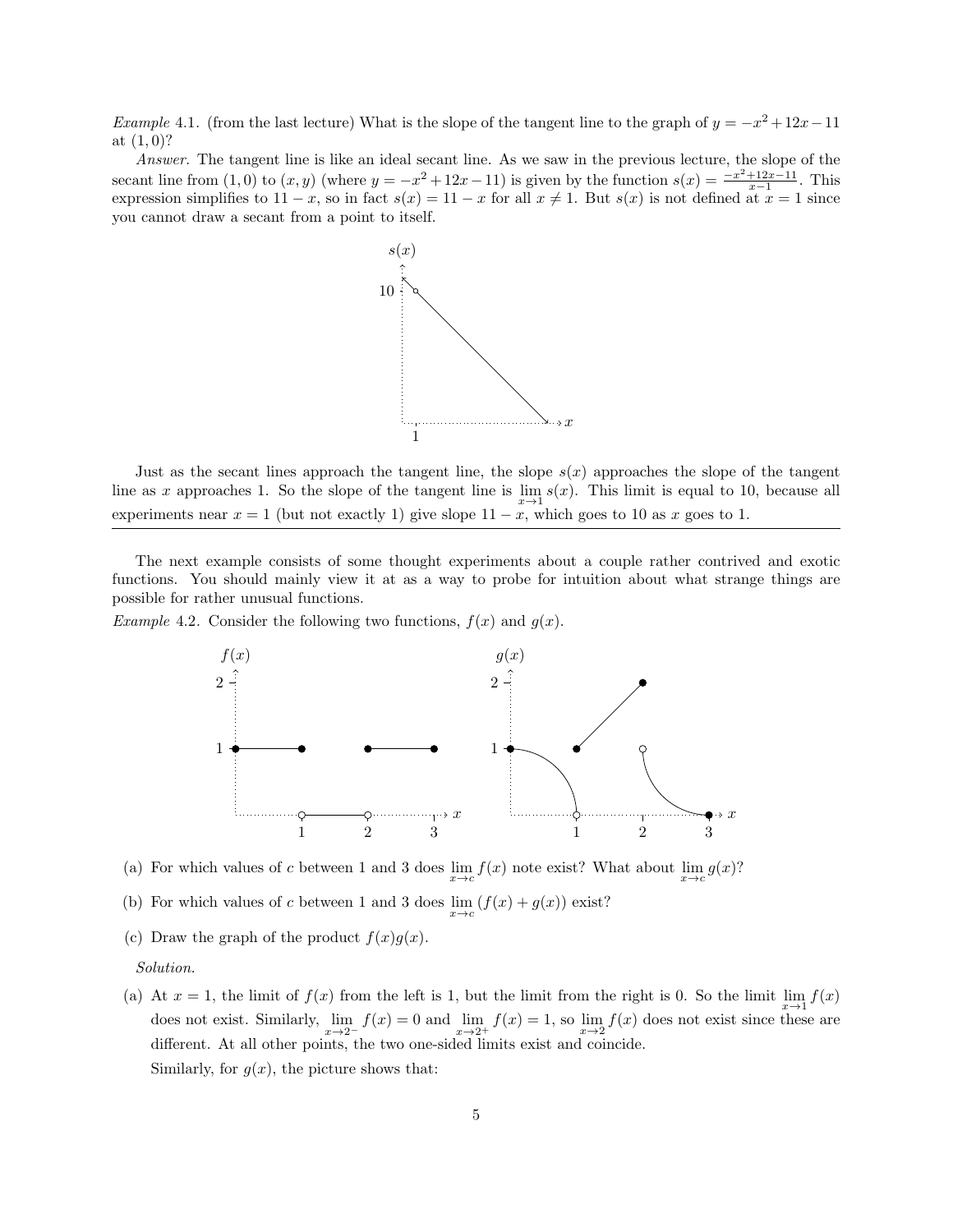| $\lim_{x\to 1^-} g(x) = 0$           | $\lim g(x) = 2$                      |
|--------------------------------------|--------------------------------------|
|                                      | $x \rightarrow 2^-$                  |
| $\lim_{x\to 1^+} g(x) = 1$           | $\lim_{x\to 2^-} g(x) = 1$           |
|                                      |                                      |
| $\lim_{x\to 1} g(x)$ does not exist. | $\lim_{x\to 2} g(x)$ does not exist. |
|                                      |                                      |

So the two-sides limit  $\lim_{x\to c} g(x)$  does not exist for  $c = 1$  or  $c = 2$ . It does exist for all other values of c between 1 and 3 however.

Note, as usual, that the actual values  $f(1) = 1, f(2) = 1, g(1) = 1, g(2) = 2$  do not matter for the existence of the limit, since the limit is idealizing experiments which do not hit the value exactly.

(b) For all value of c,  $\lim_{x\to c^-} (f(x) + g(x)) = \lim_{x\to c^-} f(x) + \lim_{x\to c^-} g(x)$  (assuming that both these limits exist), and similarly for limits from the right. For all values of c besides 1 and 2, this shows that the two one-sides limits of  $f(x) + g(x)$  exist and are equal. Now look what happens at  $c = 1$  and  $c = 2$ .

$$
\lim_{x \to 1^{-}} (f(x) + g(x)) = \lim_{x \to 1^{-}} f(x) + \lim_{x \to 1^{-}} g(x)
$$
  
= 1 + 0  
= 1  

$$
\lim_{x \to 1^{+}} (f(x) + g(x)) = \lim_{x \to 1^{+}} f(x) + \lim_{x \to 1^{+}} g(x)
$$
  
= 0 + 1  
= 1

So despite the fact that the limit exists at  $c = 1$  for neither  $f(x)$  nor  $g(x)$ , in fact the limit of the sum does exist:  $\lim_{x\to 1} (f(x) + g(x)) = 1$ . What has happened is that their two "jumps" cancel out.

In fact, the same thing happens at  $c = 2$ .

$$
\lim_{x \to 2^{-}} (f(x) + g(x)) = \lim_{x \to 2^{-}} f(x) + \lim_{x \to 2^{-}} g(x)
$$
  
= 0 + 2  
= 2  

$$
\lim_{x \to 2^{+}} (f(x) + g(x)) = \lim_{x \to 2^{+}} f(x) + \lim_{x \to 2^{+}} g(x)
$$
  
= 1 + 1  
= 2

So the limit also exists at 2:  $\lim_{x\to 2} (f(x) + g(x)) = 2$ .

So in fact, the limit exists at all values c between 1 and 3. In fact, if you draw the graph of  $f(x) + g(x)$ , this is what it looks like.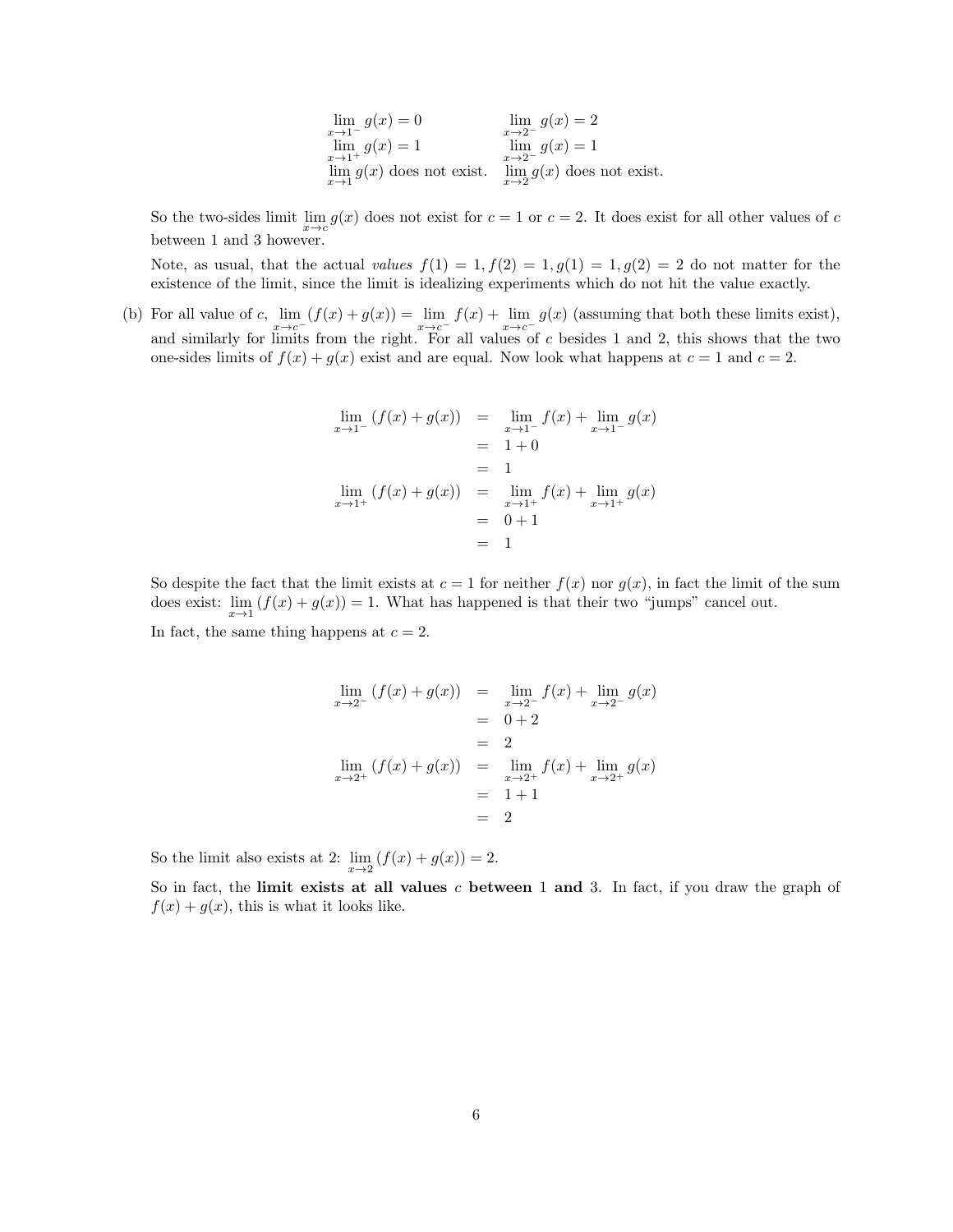

This graph is very strange: although the limit exists at every point, the limit is not always equal to the value of the function. I encourage you to think through why the graph looks this way.

(c) Probably the easiest way to draw this graph is to notice that multiplying by  $f(x)$  simply leave  $g(x)$  the same (since they are multiplied by 1) at all values except those in the interval  $(1, 2)$ , which are sent to 0. The graph looks as follows.



Notice that the limit of  $f(x)g(x)$  exists at all points except  $x = 2$ , even though the limit is not equal to the value of the function at  $x = 1$ .

*Example* 4.3. What is the slope of the tangent line through  $(4, 2)$  on the graph of  $y = \sqrt{x}$ ?

Solution 1. Suppose that  $x \neq 4$ , and consider the secant line through  $(4, 2)$  and  $(x, \sqrt{x})$ . The slope of this secant line is given by the following function.

$$
s(x) = \frac{\text{rise}}{\text{run}} = \frac{\sqrt{x} - 2}{x - 4}.
$$

If you compute this function for some values of x close to  $x = 4$ , you will see for example that  $s(5) \approx \frac{0.24}{1} = 0.24$ ,  $s(4.1) \approx \frac{0.0248}{0.1} = 0.248$ , and  $s(4.01) \approx \frac{0.002498}{0.001} = 0.2498$ . So these value seem to 0.25, but as usually we cannot actually perform the ideal experiment and plug in  $s(4)$ .

In this case, there is a little algebraic trick to compute the limit: we can rationalize the numerator. You may have seen this trick in a different form, namely rationalizing the denominator to simplify expressions; here we are essentially doing the reverse. Observe that for all  $x$ ,